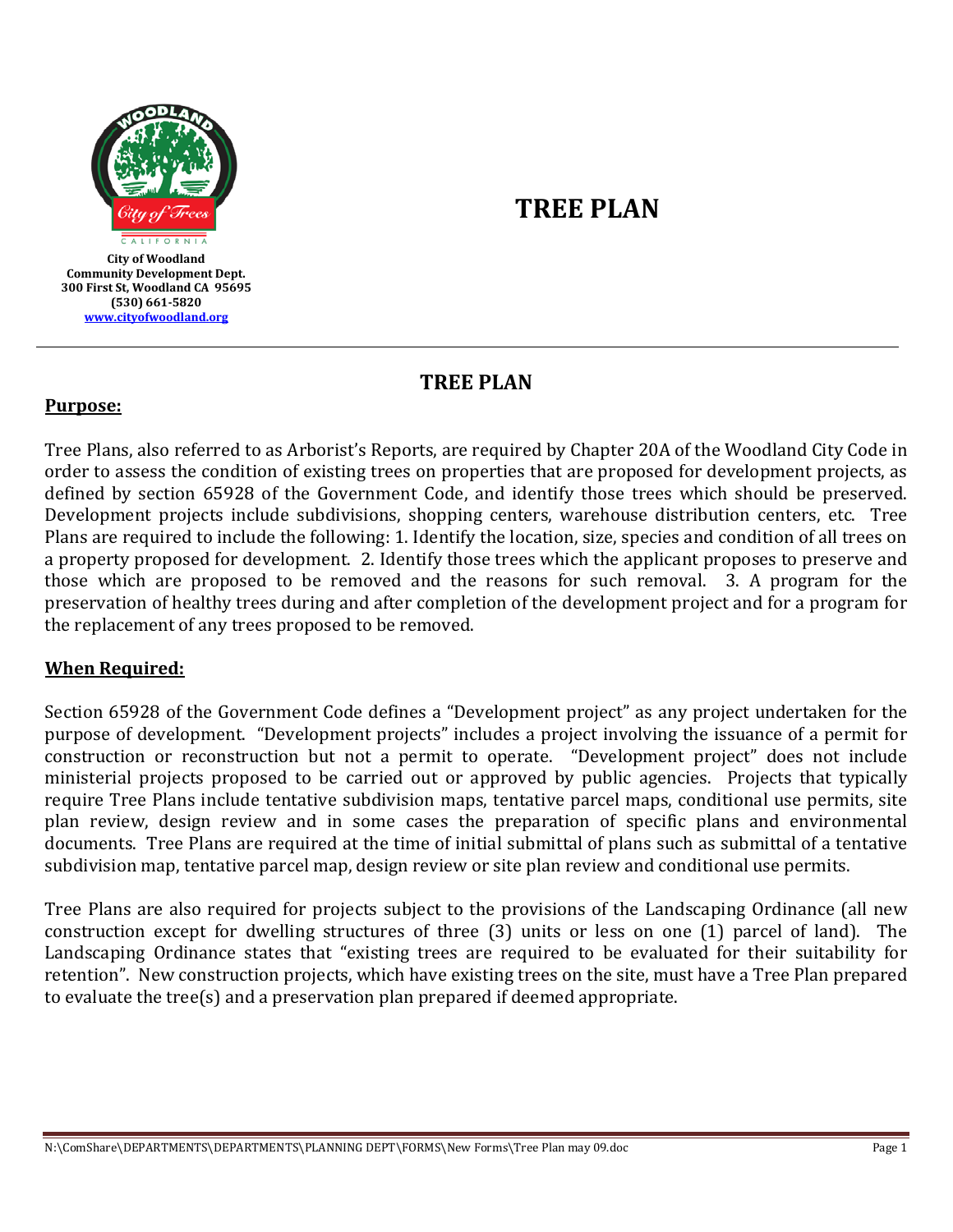The Community Development Director is responsible for review and approval of all Tree Plans. No public hearing is required unless requested by the Planning Commission or Tree Commission.

## **Definitions:**

*Drip line area* means the area measured from the trunk of the tree outward to a point at the perimeter of the outermost branch structure of the tree.

*Heritage tree*: means any valley oak tree with a trunk diameter of thirty-three inches or more at breast height (fifty-four inches) which is of good quality in terms of health, vigor, growth and conformity to generally accepted horticultural standards of shape for its species.

*Landmark tree* means a tree or stand of trees, which is of historical or public significance as designated by the city council upon the recommendation of both the tree commission and the historical preservation commission.

*Major maintenance* means and includes major trimming or pruning or cabling, and any other similar act, which promotes the life, growth, health or beauty of trees, excepting watering and minor pruning. Major trimming and pruning shall mean the removal of branches of three inches in diameter or greater. *Specimen tree* means any tree of interest because of size or unusual species, other than a heritage tree, which is of good quality in terms of health, vigor or growth and conformity to generally, accepted horticultural standards of shape for its species, as designated by the city council upon the recommendation

*Street tree* means any tree growing within the tree maintenance strip whether or not planted by the city

*Top* means the severe cutting back of tree limbs to stubs larger than three inches in diameter within the tree's crown to such a degree so as to remove the normal canopy and disfigure the tree.

*Tree* means any live woody plant having one or more well-defined perennial stems with a diameter at maturity of six inches or more measured a fifty-four inches above ground level (breast height).

## **Pre-Application Review:**

of the tree commission.

While pre-application consultation is not required for Tree Plans, it is encouraged. Pre-application review allows the project sponsor and City staff to discuss the existing trees, the project site and to identify any issues or problems that may arise from the proposed development. By meeting with staff early in the development review process, many issues can be resolved which would otherwise cause later delays.

## **Application:**

The requirements for submittal are listed on this form. Three sets of all paperwork and maps must be submitted initially. If larger than 8.5" x 11", all plans should be prefolded to a 9" by 12 sizes. Once submitted, the application will be reviewed for completeness. You will be contacted if additional information or copies are required. After staff has determined that the application materials are complete, the application will be processed and either approved or disapproved by the Community Development Director. If you have any questions regarding a submittal, contact the Community Development Department for assistance.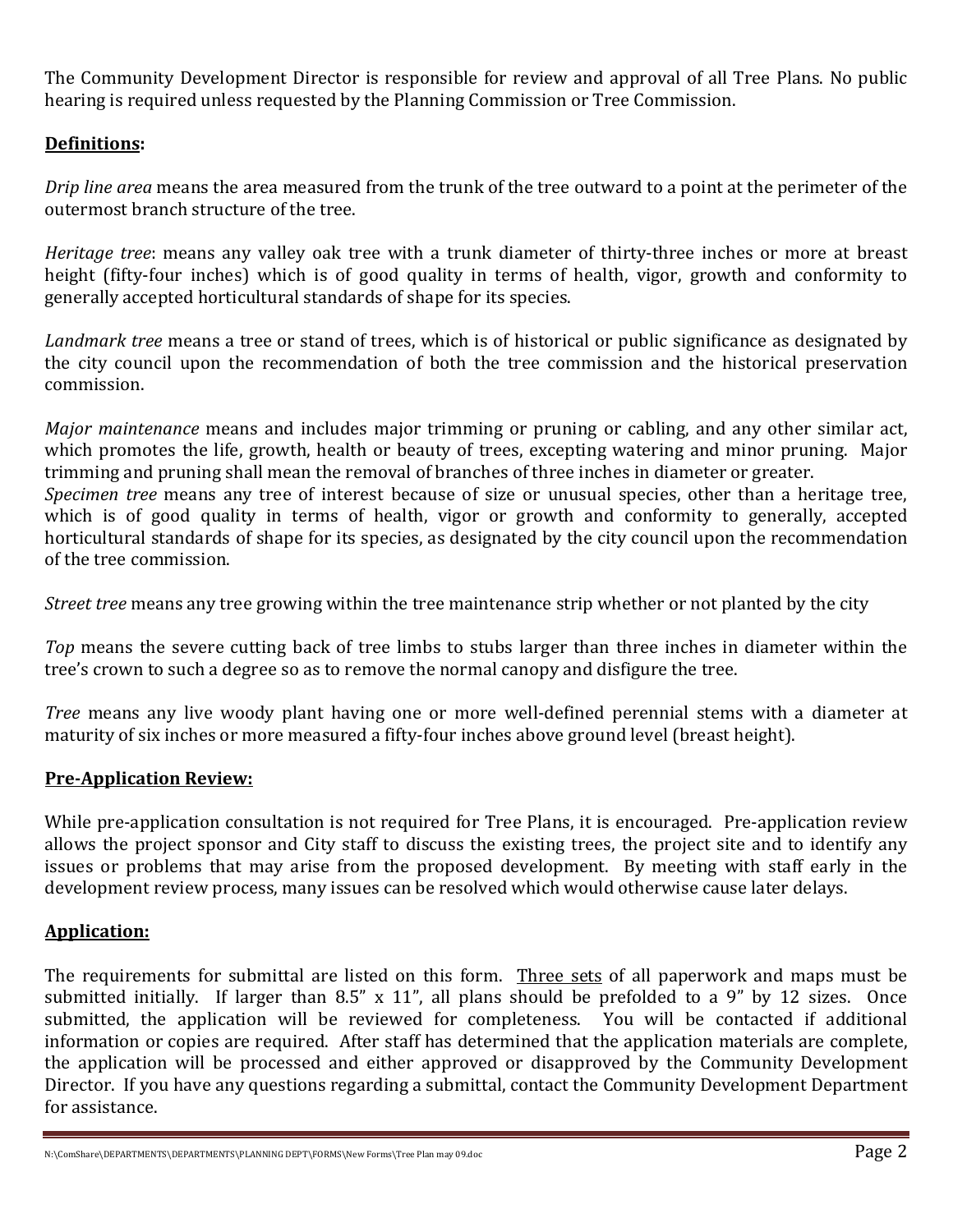## **Environmental Review:**

The California Environmental Quality Act requires that certain types of applications undergo environmental review.<br>The California Environmental Quality Act requires that certain review. However, under certain Normally, Tree Plans are exempt from environmental review. However, under certain circumstances, environmental review may be required. You will be informed if such review is required for your application. Please refer to the separate "Environmental Overview" handout concerning additional submittal requirements.

## **Process/Scheduling:**

Once the Tree Plan is determined to be complete, it is formally accepted. Copies of the application are sent to the Tree Division of the Public Works Department and Parks and Recreation and Community Services Department for review and comments. No public hearing is required. Once the review agency comments are received, the Community Development Director will review the application, and will either approve it, request modifications or disapprove it. His decision will be based on criteria contained in this instructional guide, the Zoning Ordinance, the Tree Ordinance, and City staff's comments. The process usually takes two to three weeks to complete, depending on the workloads of the three departments. The Director's decision can be appealed to the Planning Commission. Information on appeals may be found in a separate information sheet.

#### **Submittal Requirements:**

- A. The Tree Plan shall include the following minimum information:
	- 1. Contour map showing the location, size, species and condition of all existing trees which are located upon the property proposed for development;
	- 2. Botanical name of tree(s) by tree number;
	- 3. Common name of tree(s) by tree number;
	- 4. Location of tree(s) by tree number;
	- 5. Diameter at breast height (DBH) by tree number;
	- 6. Height by tree number;
	- 7. Drip line radius by tree number (measure longest radius);
	- 8. Condition by tree number; and
	- 9. Arborist's Recommendations.
- B. Determination of Tree Condition: The information on tree condition shall be developed as follows:
	- 1. Rating System. The condition of each tree is to be considered when determining a tree's rating according to the following categories: excellent (it is rare that a tree qualifies in this category); good; fair to good; fair; fair to poor; or poor.
	- 2. Factors to be considered: The following factors shall be considered in light of the tree's life expectancy under existing and planned conditions when determining a trees rating:
		- a. The condition and environment of the tree's root crown (also roots, if applicable).
		- b. The condition of the trunk, including decay, injury callusing or presence of fungus sporophores.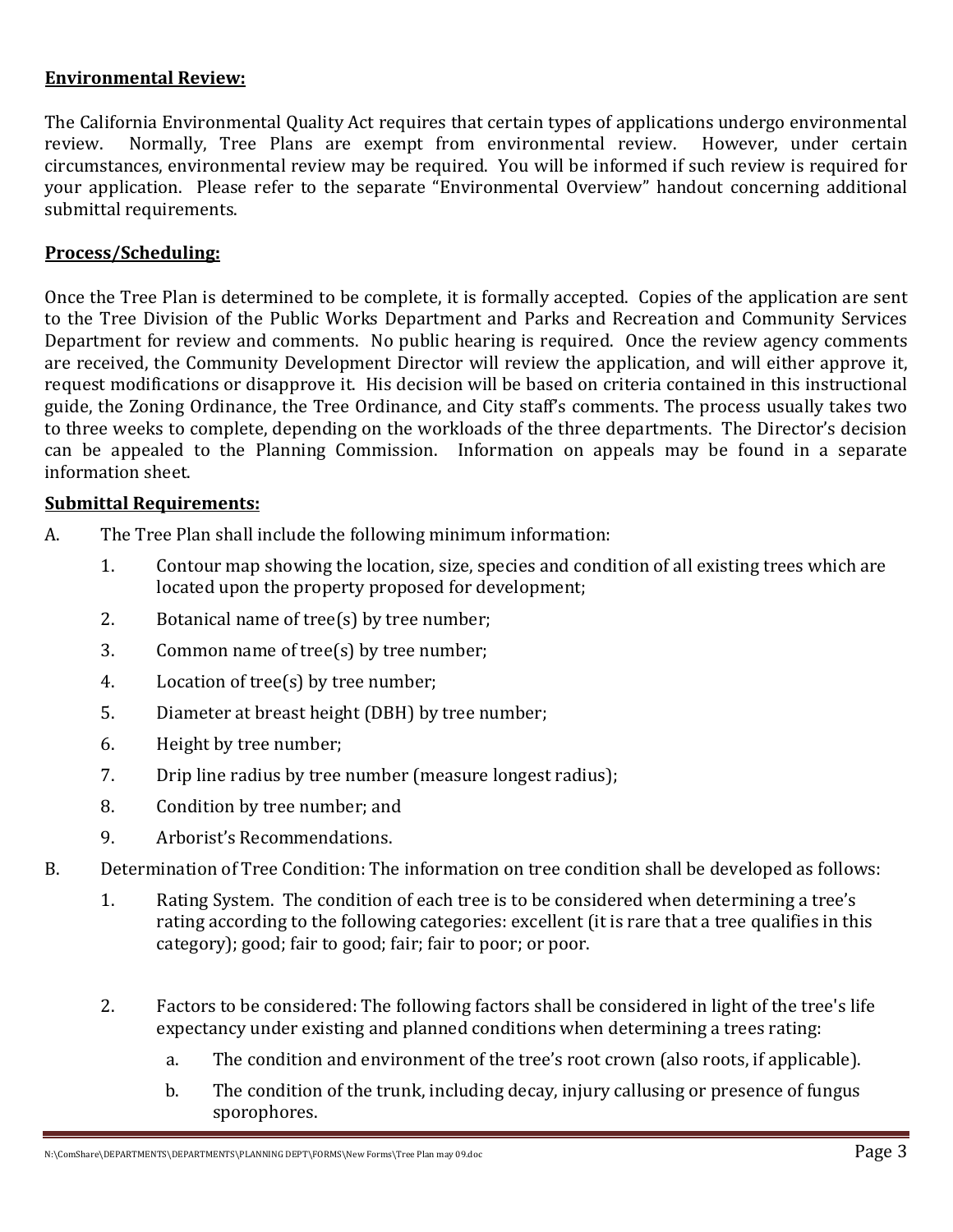- c. The condition of the limbs, including strength of crotches, amount of deadwood, hollow areas, and whether there is excessive weight borne by them.
- d. The condition and growth rate history of the twigs, including pest damage and diseases.
- e. Leaf appearance, including abnormal size and density as well as pest and disease damage.
- f. The Dripline environment, including evidence of grade changes and presence of watercourses or ponding.
- 3. Formulation of Tree Condition: Using an averaging of the above factors together with the Arborist's best judgement, the tree shall then be described using the above rating categories. It is important to rate the tree's structural condition separately from the tree's vigor condition if they are different. Root crown, trunk and limb ratings relate most to structure, while twigs and foliage, including growth rate relate most to vigor. The structure of the root crown-trunk area is of primary importance and takes precedence over any other factor. This information should not be considered to be a formula but simply a guideline to help describe a tree's condition.

**Arborist's Recommendations.** The Arborist's recommendations shall be developed in compliance with the following:

A. Recommendations by tree number: Based upon the conditions and findings, recommendations should be made that logically follow the report conditions. For instance, if weak crotches are reported, cabling would be a logical recommendation to include in the report. These recommended mitigation measures should be spelled out and in some cases may even improve the tree's condition ratings. Trees recommended for removal should include the detailed reasons for their removal based on their condition and the existing and planned site conditions

B. General Recommendations: Specific and general preservation measures to be taken for each tree not being removed. The specific recommendations must consider the impacts from the construction activities proposed.

C. Tree Preservation Plan: The Plan shall include recommendations for the preservation of street trees, heritage, specimen, landmark trees and trees with aesthetic value (trees with a nine-inch diameter or larger, measured fifty-four inches above the ground, in healthy condition) during and after completion of the development project. The Tree Plan shall follow the policies and procedures for approved work noted below.

D. A Program for the replacement of any trees proposed to be removed, as required by Section 20A-1-100 of the Tree Ordinance.

## **Policies and Procedures for Approved Work**

This section defines procedures necessary to protect the health of trees to be preserved. These policies and procedures apply to all encroachments into the drip line of preserved/retained trees.

A. Trenching Procedure: Trenching within the drip line of a preserved tree, when permitted may only be conducted with hand tools or as otherwise directed by an Arborist, in order to avoid root injury.

B. Cutting Roots:

1. Minor roots less than one (1) inch in diameter may be cut, but damaged roots shall be traced back and cleanly cut behind any split, cracked or damaged area.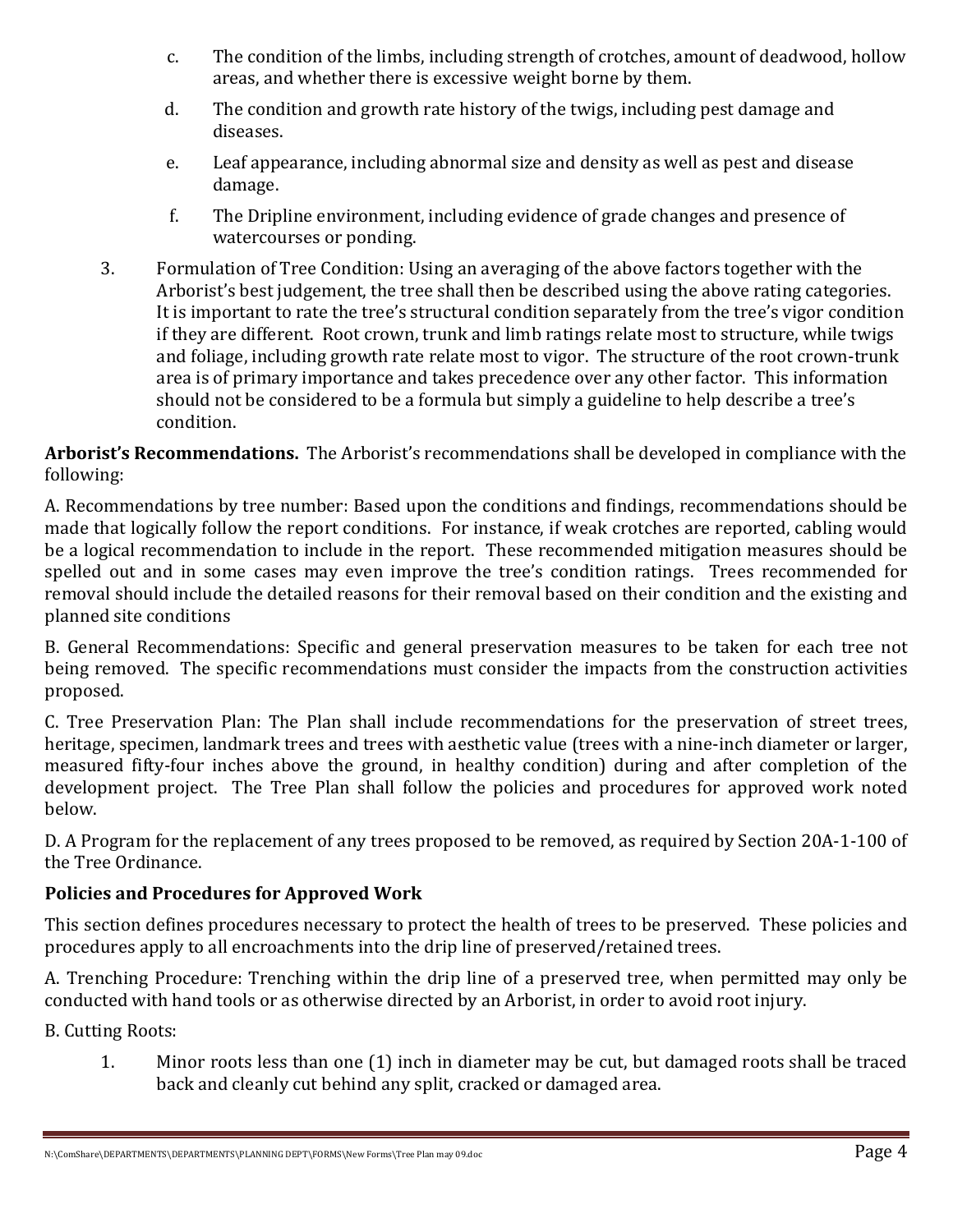- 2. Major roots over one (1) inch in diameter may not be cut without approval of an Arborist. Depending upon the type of improvement being proposed, bridging techniques or a new site design may need to be employed to protect the root and the tree.
- C. Ground Surface Fabric. If any native ground surface fabric within the drip line must be removed for any reason, it shall be replaced within forty-eight (48) hours.
- D. Irrigation Systems. An independent low flow drip irrigation system may be used for establishing drought tolerant plants within the drip line of a preserved tree. Irrigation shall be gradually reduced and discontinued after a two (2) year period.
- E. Plant Materials under Oaks. Planting live material under native oak trees is generally discouraged, and it will not be permitted within six (6) feet of the trunk of a native oak with a diameter at breast height (DBH) of eighteen (18) inches or less, or within ten (10) feet of the trunk of a native oak tree with a DBH of more than eighteen (18) inches. Only drought tolerant plants will be permitted within the drip line of native oak trees.
- F. Protective Fencing:
	- 1. Type of fencing. A minimum five (5) foot high chain link or substitute fence approved by the Director shall be installed at the outermost edge of the drip line of each preserved tree or group of preserved trees. Exceptions to this policy may occur in cases where protected trees are located on slopes that will not be graded. However, approval must be obtained from the Department to omit fences in any area of the project.
	- 2. Fence installation. The fences shall be installed in accordance with the approved fencing plan prior to the commencement of any grading operations or such other time as determined by the Director. The developer shall call the Community Development Department for an inspection of the fencing prior to grading operations.
	- 3. Signing. Signs shall be installed on the fence in four (4) equidistant locations around each individual preserved tree. The size of each sign must be a minimum of two (2) feet by two (2) feet and must contain the following language: "Warning, this fence shall not be removed or relocated without written authorization from the Woodland Planning Department".
	- 4. Fence removal. Once approval has been obtained, the fences shall remain in place throughout the entire construction period and shall not be removed without obtaining written authorization from the Department.
- G. Retaining Walls and Root Protection. Where a tree preservation plan has been approved for construction of a retaining wall(s) within the drip line of a preserved tree, the developer will be required to provide for immediate protection of exposed roots from moisture loss during the time prior to completion of the wall. The retaining wall shall be constructed within seventy-two (72) hours after completion of grading.
- H. Preservation Devices. If required, preservation devices such as aeration systems, oak tree wells, drains, special foundation systems, special paving and cabling systems must be installed per approve plans and certified by the developer's Arborist.
- I. Grading:
	- 1. Every effort should be made to avoid cut and/or fill slopes within or in the vicinity of the drip line of any preserved tree.
	- 2. No grade changes are permitted which causes water to drain to within twice the longest radius of the drip line of any preserved tree.

N:\ComShare\DEPARTMENTS\DEPARTMENTS\PLANNING DEPT\FORMS\New Forms\Tree Plan may 09.doc  $P$